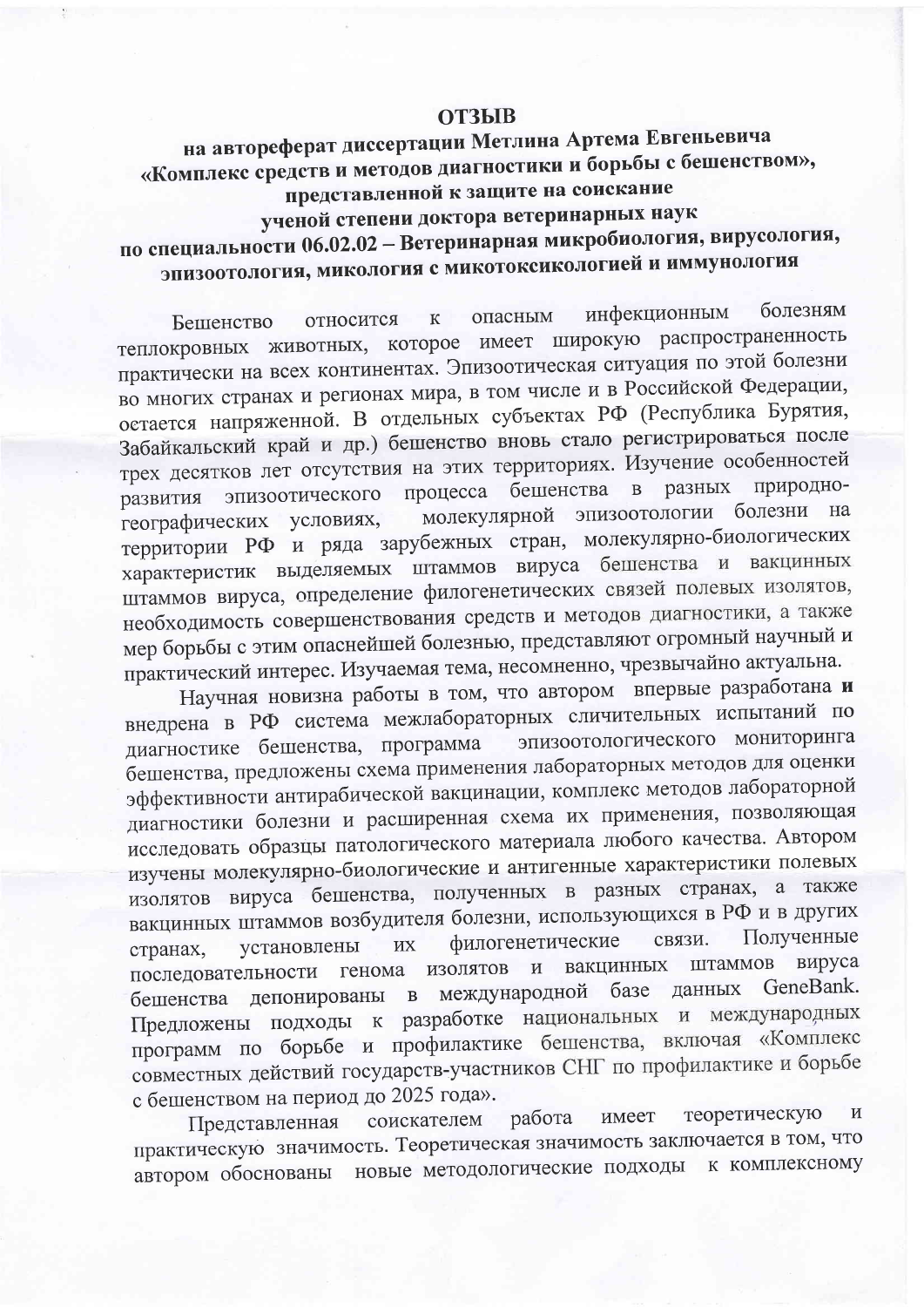решению проблемы бешенства (средства и методы диагностики, оценка болезни, мониторинг специфической профилактики, эффективности молекулярно-генетические исследования изолятов вируса и штаммов бешенства), доказана антигенная вариабельность полевых изолятов вируса, изучены молекулярно-биологические характеристики полевых изолятов, установлены  $P\Phi$ , территории 14 регионов ширкулирующих на филогенетические и эволюционные связи, выявлено существование двух филогенетических групп, ряда подгрупп, имеющих строгую географическую приуроченность.

Практическая значимость работы в том, что автором разработаны, утверждены и внедрены в лабораторную практику современные методы лабораторной диагностики бешенства в виде Методических рекомендаций и система Также внедрена наименований. количестве 8  $\overline{B}$ указаний территории  $P\Phi$  $\mathbf{C}$ мониторинга бешенства на эпизоотологического применением разработанного комплекса методов лабораторной диагностики бешенства, позволившая уточнить эпизоотическую ситуацию в отдельных регионах страны. Разработана схема оценки эффективности антирабической иммунизации диких и домашних животных в зависимости от вида и качества поступающего биоматериала. По результатам проведенных исследований подготовлены и утверждены 4 метода определения антирабических антител у сельскохозяйственных и диких животных, Методические домашних, рекомендации по обнаружению флуоресцентным методом антибиотиков тетрациклинового ряда в тканях зубов и костей животных для контроля  $\mathcal{C}$ применением антирабических вакцин. оральных поедаемости эффективности мониторинг проведен методов разработанных антирабической вакцинации различных видов животных в РФ. Разработаны и внедрены в ветеринарную практику РФ межлабораторные сличительные испытания по диагностике бешенства, методы дифференциации полевых изолятов и вакцинных штаммов вируса бешенства, представлены в МСХ РФ к утверждению «Методические рекомендации по борьбе с бешенством», утвержден «Комплекс совместных действий государств-участников СНГ по профилактике и борьбе с бешенством на период до 2025 года», реализованы Международные программы по организации буферной зоны между РФ и оказана научно-техническая Эфиопии, изучена помощь Финляндией, молекулярная эпизоотология бешенства в Королевстве Камбоджа.

По теме диссертации опубликованы 65 научных работ, из которых 16 работ в изданиях, рекомендованных ВАК, 9 - в изданиях, включенных в базу данных Scopus/Pubmed, также получены 2 патента РФ на изобретение.

Вместе с тем, в работе обнаруживается неверное использование эпизоотологической терминологии на выражении 38, 40  $\mathbf B$ 9,  $\mathbf{c}$ . «... эпизоотологическую ситуацию...». По всей видимости, это опечатки вместо выражения «эпизоотическую ситуацию...».